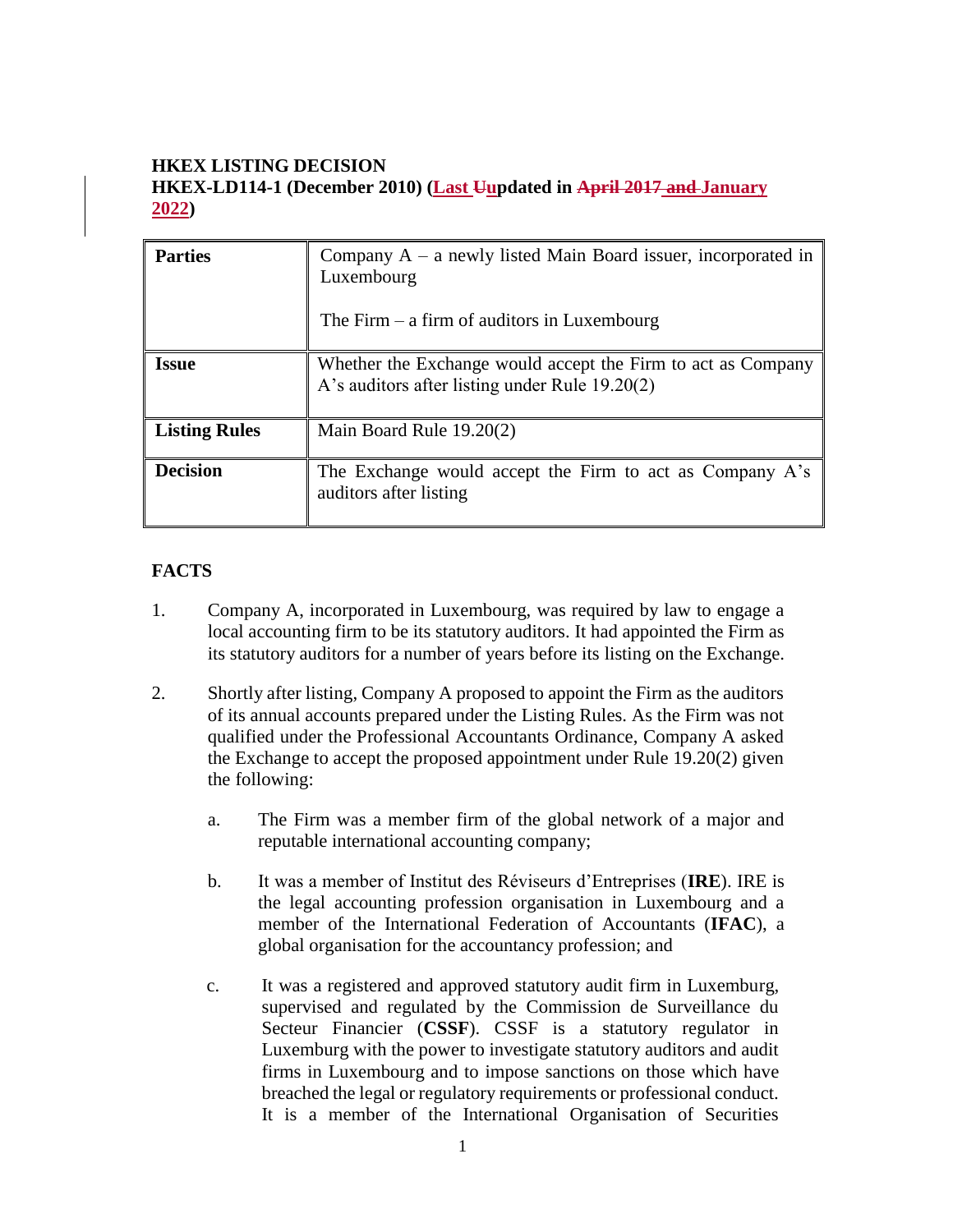Commissions (**IOSCO**) and has signed the Multilateral Memorandum of Understanding Concerning Consultation and the Exchange of Information (**MMOU**) with other IOSCO members (including the Securities and Futures Commission of Hong Kong (**SFC**)) to facilitate mutual cooperation and exchange of information for securities regulatory enforcement purposes. CSSF is also a member of the International Forum of Independent Audit Regulators (**IFIAR**).

3. The Firm was independent from Company A under the statements on independence issued by IFAC.

#### **APPLICABLE LISTING RULES**

 $\overline{a}$ 

4. Rule  $19.20<sup>1</sup>$  states that for overseas issuers:

The annual accounts must be audited by a person, firm or company who must be a practising accountant of good standing. Such person, firm or company must also be independent of the overseas issuer to the same extent as that required of an auditor under the Companies Ordinance and in accordance with the statements on independence issued by the International Federation of Accountants and, if the overseas issuer's primary listing is or is to be on the Exchange, must be either:—

- (1) qualified under the Professional Accountants Ordinance for appointment of auditor of a company; or
- (2) a firm of accountants acceptable to the Exchange which has an international name and reputation and is a member of a recognised body of accountants.

<sup>1</sup> Rule 19.20 was amended to reflect the amendment to the Financial Reporting Council Ordinance (Cap. 588) (**FRCO**) that established the PIE Engagement (as defined in Rule 1.01) regime which came into effect on 1 October 2019. The preparation of an auditors' report of the annual accounts is the PIE Engagement and the overseas audit firm must be a Recognised PIE Auditor (as defined in Rule 1.01) of that issuer under the FRCO.

In relation to an application for the recognition of an overseas audit firm under the FRCO, an issuer must obtain a statement of no objection from the Exchange. Generally, other than having an international name and reputation and being a member of a recognised body of accountants, an overseas audit firm must also be subject to independent oversight by a regulatory body of a jurisdiction that is a full signatory to the IOSCO MMOU. It would be acceptable if the relevant audit oversight body is not a signatory to the IOSCO MMOU but the securities regulator in the same jurisdiction must be a full signatory to the IOSCO MMOU. See note to Rule 19.20. The Rule amendment would not change the analysis and conclusion in this case*. (Added in January 2022)*